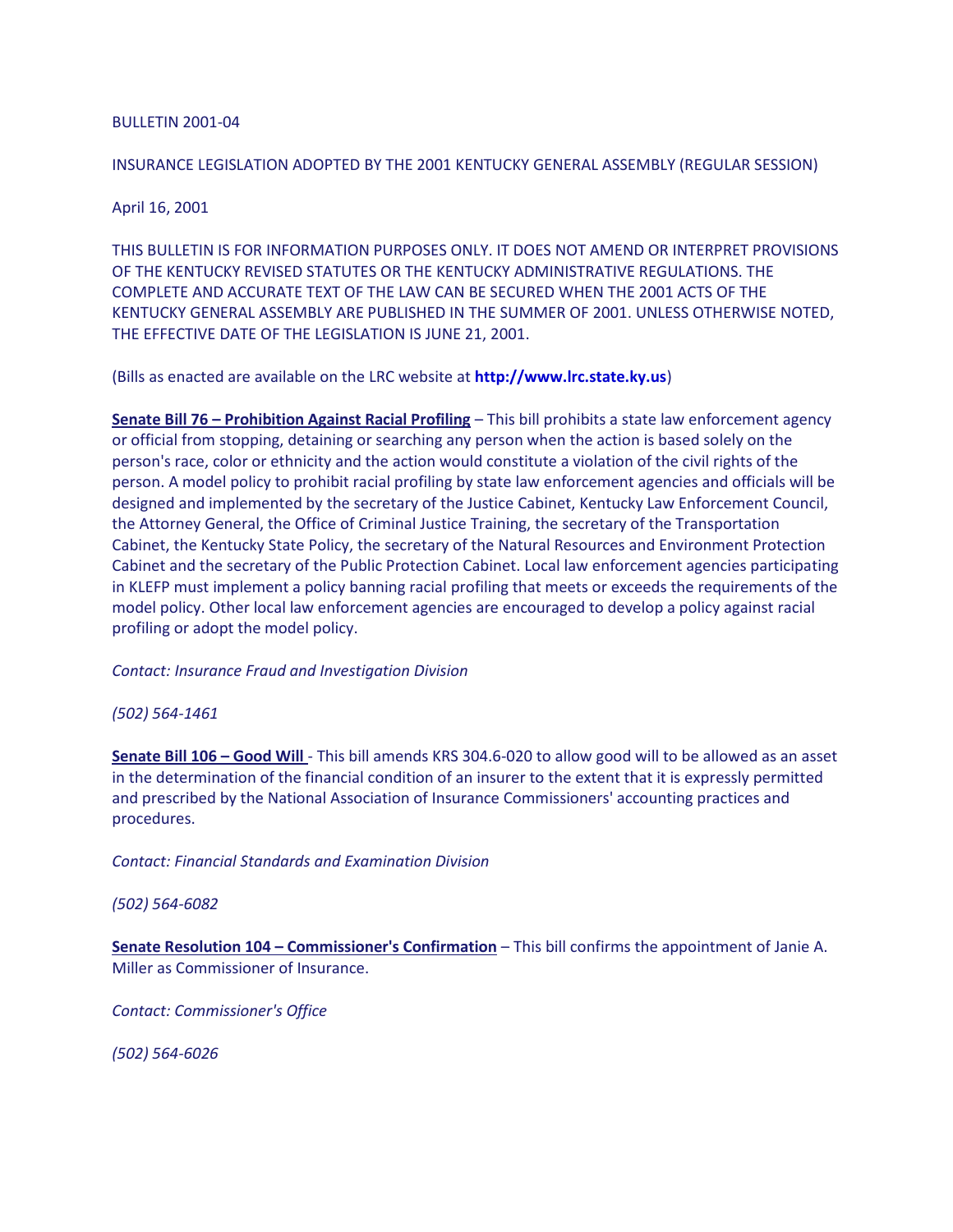**House Bill 37 – Rate Discount for Automatic Sprinkler System** – This bill requires every property insurer to include in every rate filed with the commissioner a premium credit or discount for buildings equipped with an automatic sprinkler system. The amount of the discount is required to reflect the cost savings the insurer expects to realize in insuring property equipped with an automatic sprinkler system.

*Contact: Property and Casualty Division*

## *(502) 564-6046*

**House Bill 69 – Report on Impact of Mental Health Parity** – This bill amends KRS 304.17A-665 to require the Commissioner to submit a written report to the Legislative Research Commission on the impact on health insurance costs related to mental health parity sixty (60) days prior to the 2002 Regular Session and each subsequent even-numbered-year regular session of the General Assembly.

*Contact: Health Insurance Policy and Managed Care Division*

*(502) 564-6088*

**House Bill 90 – Kentucky Access Reorganization** – This bill confirms Executive Order 2000-987 creating the Division of Kentucky Access within the Department of Insurance.

*Contact: Division of Kentucky Access*

*(502) 573-1026*

**House Bill 112 – Telehealth** – This bill allows the Telehealth Board to identify for participation in the telehealth network, any site that is operating as a telemedicine or telehealth site and that demonstrates its capability to follow the board's protocols and standards.

*Contact: Health Insurance Policy and Managed Care Division*

*(502) 564-6088*

**House Bill 138 – Physician Assistants and Certified Surgical Assistants** – This bill requires health benefit plans to provide coverage for intraoperative surgical care performed by a certified surgical assistant or a physician assistant if the health benefit plan provides coverage for surgical first assisting or intraoperative surgical care benefits or services.

### **This legislation is effective for health benefit plans issued or renewed on or after July 15, 2001.**

*Contact: Health Insurance Policy and Managed Care Division*

*(502) 564-6088*

**House Bill 145 – Health Insurance for Foster Parents** – This bill requires the Cabinet for Families and Children, the personnel Cabinet and the Department of Insurance to prepare recommendations on purchasing health insurance coverage for foster parents through the public employee health insurance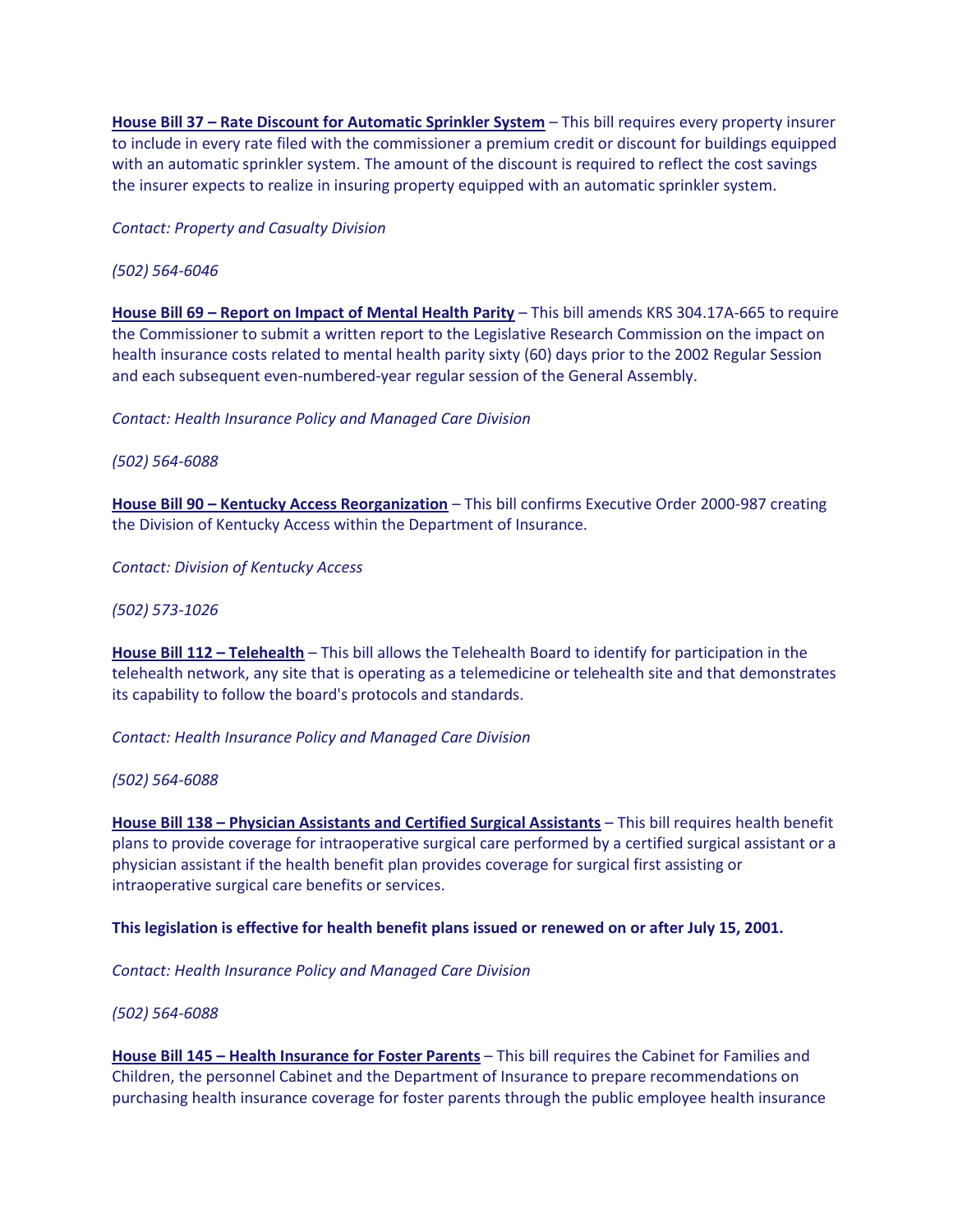group or other means. A report including a recommendation is to be made to the Governor and the Legislative Research Commission by July 15, 2001.

*Contact: Health Insurance Policy and Managed Care Division*

*(502) 564-6088*

*Commissioner's Office*

*(502) 564-6026*

**House Bill 174 – Long Term Care Policies; Disclosure of Alternative Benefits** – With regard to long term care policies, this bill requires policies that cover assisted living benefits to cover services received in any assisted living community that meets the state certification requirements and any additional requirements of the assisted living community stated within the policy and approved by the Department. Likewise, any long term care policy that covers adult day care services must provide coverage for services received in any adult day care facility that meets the state certification requirements and any additional requirements of the adult day care facility stated within the policy and approved by the Department.

With regard health benefit plans, this bill amends KRS 304.17A-607 to require an insurer or private review agent that denies coverage for a treatment, procedure, drug or device to include in the written notice a description of alternative benefits, services or supplies covered by the health benefit plan. (Under the previous law, insurers had to include a description of alternative treatments.)

*Contact: Health Insurance Policy and Managed Care Division*

### *(502) 564-6088*

**House Bill 352 – State Continuation Coverage** – This bill amends KRS 304.18-110 to require that individuals who are insured through state continuation coverage remain covered by that same insurance until it terminates, even if the group plan for the insured's former employer is replaced by coverage through another insurer.

*Contact: Health Insurance Policy and Managed Care Division*

### *(502) 564-6088*

**House Concurrent Resolution 89 – Task Force to Study the Long-Term Funding Needs for Emergency Medical Services** – This resolution directs the Legislative Research Commission to establish a task force to study the need for long-term funding of emergency medical services. The Task Force is required to submit a final report of its findings and recommendations to the Legislative Research Commission no later than September 1, 2001. The membership includes two representatives from private insurance companies that provide coverage for ambulance services.

*Contact: Legislative Research Commission*